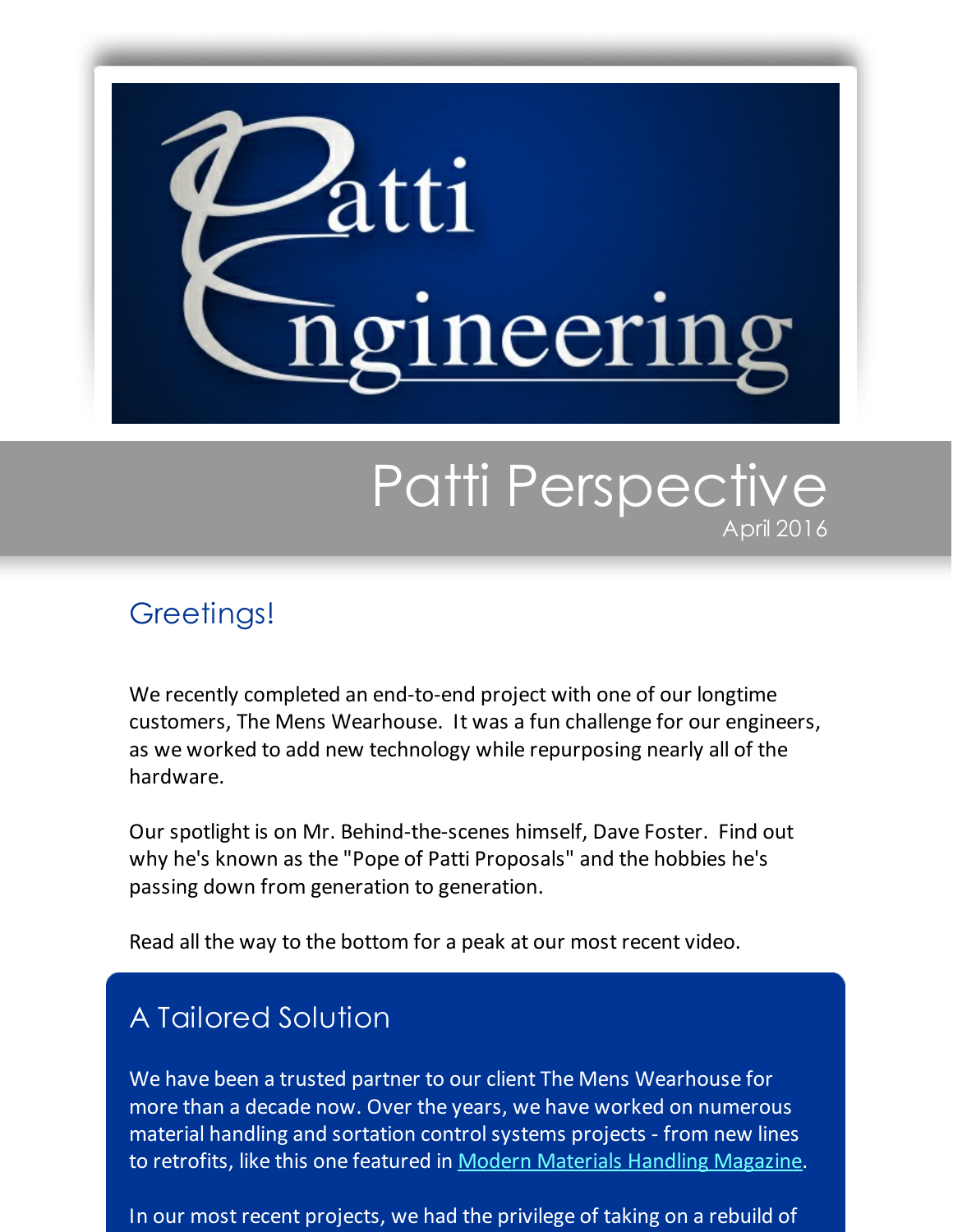their sorters from start to finish. Our engineers really enjoy when we have the opportunity to take on an end-to-end project. The challenge of this new project gave the engineers the chance to flex their creative muscles to design and develop a solution to fulfill TMW's wish list.

With TMW's recent acquisition of Joseph A. Bank, the warehouse has many more locations to ship to. This required TMW to create a new warehouse management system (WMS) to coordinate all the stores and facilities. On top of the new WMS system, TMW needed to repurpose their garment sorters to sort inventory by hub, and then sort from hub to store instead of the previous store based sort.

This project was a great example of repurposing old equipment as well as bridging into the new WMS and adding new technology to maximize effectiveness and minimize cost.

On the hardware side, we were able to use the existing sorting hardware (trolleys, hangers, hooks, gates, etc.) and add stationary and handheld barcode scanners. The stationary scanners scan items as they move through the sorter. Warehouse employees can use the handheld scanners as they put trolleys in temporary storage from the hub sorter. They can also use the same scanners to look up where each item is located when they gather trolleys to sort by store.

On the software side, we built everything from scratch. We programmed the controls, created a backend database and a frontend web interface, and integrated to the new WMS and the existing HMIs.



The new WMS manages all inventory across the country. Integration required dozens of little data handoffs between our system and the larger system. Our system simply tracked inventory from the hub sorter through the store sorter exchanging data with the WMS along the way.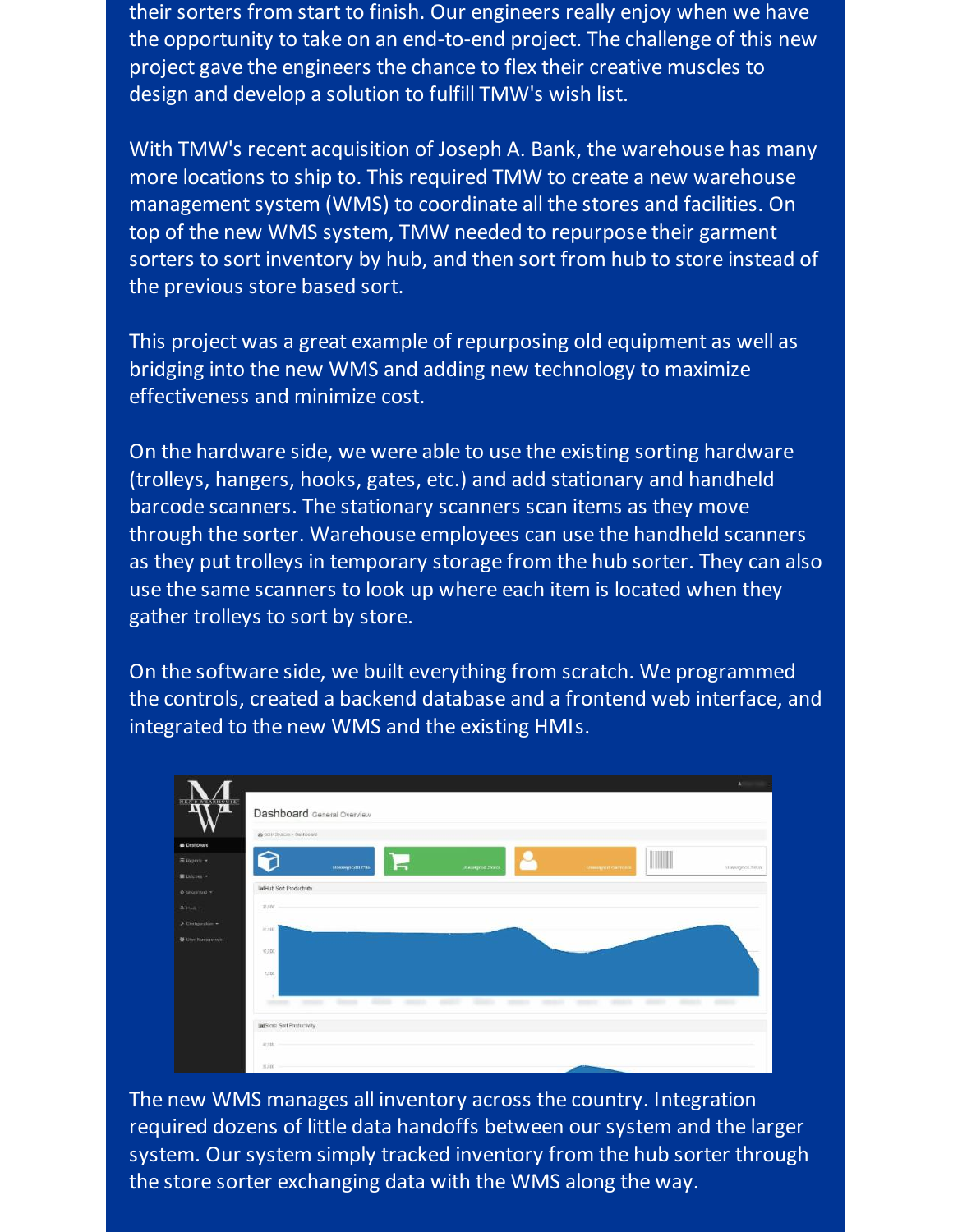| Hub Configuration                    |                 |                    |                    |                           |                         |                      |                         |                       |
|--------------------------------------|-----------------|--------------------|--------------------|---------------------------|-------------------------|----------------------|-------------------------|-----------------------|
| de GOH System > Configuration > Hubs |                 |                    |                    |                           |                         |                      |                         |                       |
|                                      |                 |                    |                    | <b>Hub Search</b>         |                         |                      |                         |                       |
|                                      |                 |                    |                    | <b>Description Search</b> |                         |                      |                         |                       |
|                                      |                 |                    |                    |                           |                         |                      |                         |                       |
|                                      |                 |                    |                    | Q Filter                  |                         |                      |                         |                       |
|                                      | 2 Apply Changes |                    |                    |                           |                         |                      |                         | Add Hub +             |
|                                      | Hub ¢           | Description $\div$ | Display Info $\pm$ | Pending Lane $\hat{\tau}$ | Lane -                  | Pending Lane Count + | Lane Count #            | Pending Status $\div$ |
|                                      | <b>CARD AND</b> | Nashvile           | <b>SECON</b>       |                           | $\mathbf{1}$            |                      | $\mathbf{2}$            |                       |
|                                      | status.         | Houston            | <b>USA</b>         |                           | $\overline{\mathbf{3}}$ |                      | $\overline{\mathbf{2}}$ |                       |
|                                      | <b>STAR</b>     | Direct Ship        | creat-             |                           | 5                       |                      | $\sqrt{2}$              |                       |
|                                      | <b>STAR</b>     | 3rd Party          | 175m               |                           | ٠                       |                      | $\sqrt{2}$              |                       |
|                                      | <b>URICA</b>    | New Hub            | tatas.             |                           | $\sim$                  |                      | $\sqrt{2}$              |                       |
|                                      | <b>COLOR</b>    | Houston            | <b>Hall</b>        |                           | $\equiv$                |                      | $\bar{2}$               |                       |
|                                      | <b>STATE</b>    | Houston            | <b>Hard</b>        |                           | $\sim$                  |                      | $\overline{2}$          |                       |
|                                      | <b>CARDS</b>    | New Orleans        | torna.             |                           | $\equiv$                |                      | $\overline{\mathbf{2}}$ |                       |
|                                      | <b>COLOR</b>    | St Louis           | <b>HEAT</b>        |                           | ×                       |                      | $\bar{2}$               |                       |
|                                      |                 | Denver             | <b>TANK</b>        |                           | $\overline{a}$          |                      | $\alpha$                |                       |

The frontend web interface was built specifically for the employees in this facility. It integrates with the existing HMIs, so employees can see what's happening from any computer on the network. It allows the users to build batches, track items, and track productivity.

Building the entire system from scratch - writing all the programs, designing the web interface, creating the applications to interact with the warehouse management system - allowed our engineers to create a solution exactly to TMW's specifications. This system was custom built for them and fits the unique needs of their facility. "This project was fun and challenging due to the complexity of the data and the interactions with the host system," said Ian Mogab, one of our control engineers on the project.

| Kn                      | <b>Batch Creation</b>                   |        |                |                |                          |                         |                   |  |
|-------------------------|-----------------------------------------|--------|----------------|----------------|--------------------------|-------------------------|-------------------|--|
|                         | @ COH Bystem + Batches + Batch Creature |        |                |                |                          |                         |                   |  |
| a Dashboard             |                                         |        |                |                |                          |                         |                   |  |
| $\equiv$ Reports $\sim$ |                                         |        |                | Zone Search    |                          |                         |                   |  |
| Bibliches +             |                                         |        |                | Hub Search     |                          |                         |                   |  |
| <b>Create Batch</b>     |                                         |        |                |                |                          |                         |                   |  |
| Defete Batch            |                                         |        |                | tLPN Search    |                          |                         |                   |  |
| $0.5001V010 =$          |                                         |        |                |                |                          |                         |                   |  |
| $@$ PHK $+$             |                                         |        |                | <b>Q.Fiter</b> |                          |                         |                   |  |
| $F$ Configuration $-$   |                                         | Zone ¢ | $Hub$ $-$      | <b>ILPN 0</b>  | <b>Store Count &amp;</b> | SKU Count &             | Garment Count ¢   |  |
| User Management         |                                         | 76     | <b>100 III</b> |                | 14                       | $^{\dagger}$            | 30                |  |
|                         |                                         | 78     | toolin         |                | 12                       | 14                      | $30$              |  |
|                         |                                         | 76.    | 100 mm         | ۰              | 16                       | 18:                     | 36                |  |
|                         |                                         | 78     | 10050          | ÷              | $\tilde{n}$              | 13                      | 30                |  |
|                         |                                         | 78     | $100 -$        | ÷              | $\mathbf 6$              | $\mathbb{1} \mathbb{1}$ | $\boldsymbol{90}$ |  |
|                         |                                         |        |                |                |                          |                         |                   |  |
|                         |                                         | 78     | 10059.         | ÷              | 5                        | $27\,$                  | $32\,$            |  |

The project had an added challenge of a short timeline and a drop-dead deadline. The system went from idea to implementation in just three months. It was completed in coordination with two other system updates, which all had to be taken live simultaneously. Any delay on our part would have caused a disruption to the entire system. Despite some unforeseen challenges (every project has them!), Patti engineers still had the project complete on time and on budget.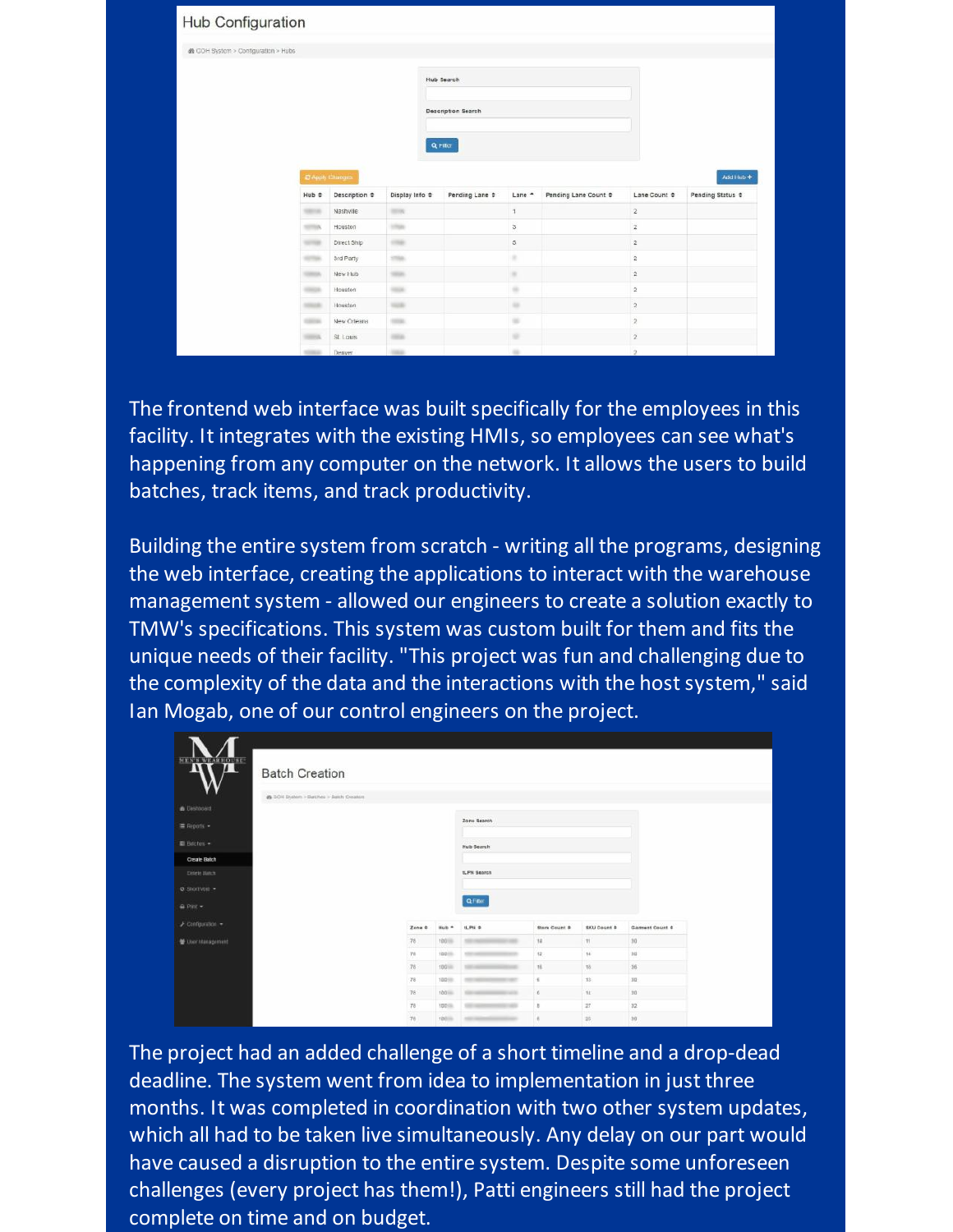"Despite the tight timeline, Patti Engineering delivered- on time and on budget," said Jason McNair, IT manager at The Men's Wearhouse.

For design and implementation of a custom solution of your own,

[Contact](http://pattiengineering.com/contact/?utm_source=Patti+Perspective_April_2016&utm_campaign=Newsletter+April+2016&utm_medium=email) Us

### Patti Personnel Spotlight: Dave Foster

This month, Dave Foster celebrated a work anniversary - 21 years! He's legal! Dave was one of the first people to join the Patti Engineering Team back in 1995. Since then, he has moved from Controls Engineer to Senior Engineer, to Engineering Manager, and he is now VP of Engineering.



"Dave started at Patti Engineering when you could

count the employees using one hand," said Sam Hoff, CEO of Patti Engineering. "He has contributed to our growth and development over the last 21 years and is an outstanding contributor to repeated success."

Dave describes his role as the "Pope of Patti Proposals." This writer had to laugh out loud at that -because it is true! Dave needs to bless every proposal - and everything in it as being accurate, profitable and reasonable - before it leaves our door. He is also a key player in company strategy, which means he is involved in managing sales, projects, personnel, marketing, and anything else that can come up.



While no one in the office is convinced that Dave actually stops working, he really does have many hobbies outside of work! "Pretty much everything I love to do today started with the close relationship I had with my dad until his death in 1996," Dave says. "Now my life revolves around sharing those passions with my wife and terrific two young sons." Those two main passions are boating and racing.

Dave's dad took a job in Grand Cayman when Dave was 10 years old. He grew up there, graduated from high school, and did an engineering coop there with Caribbean Utilities. "Being on a little rock in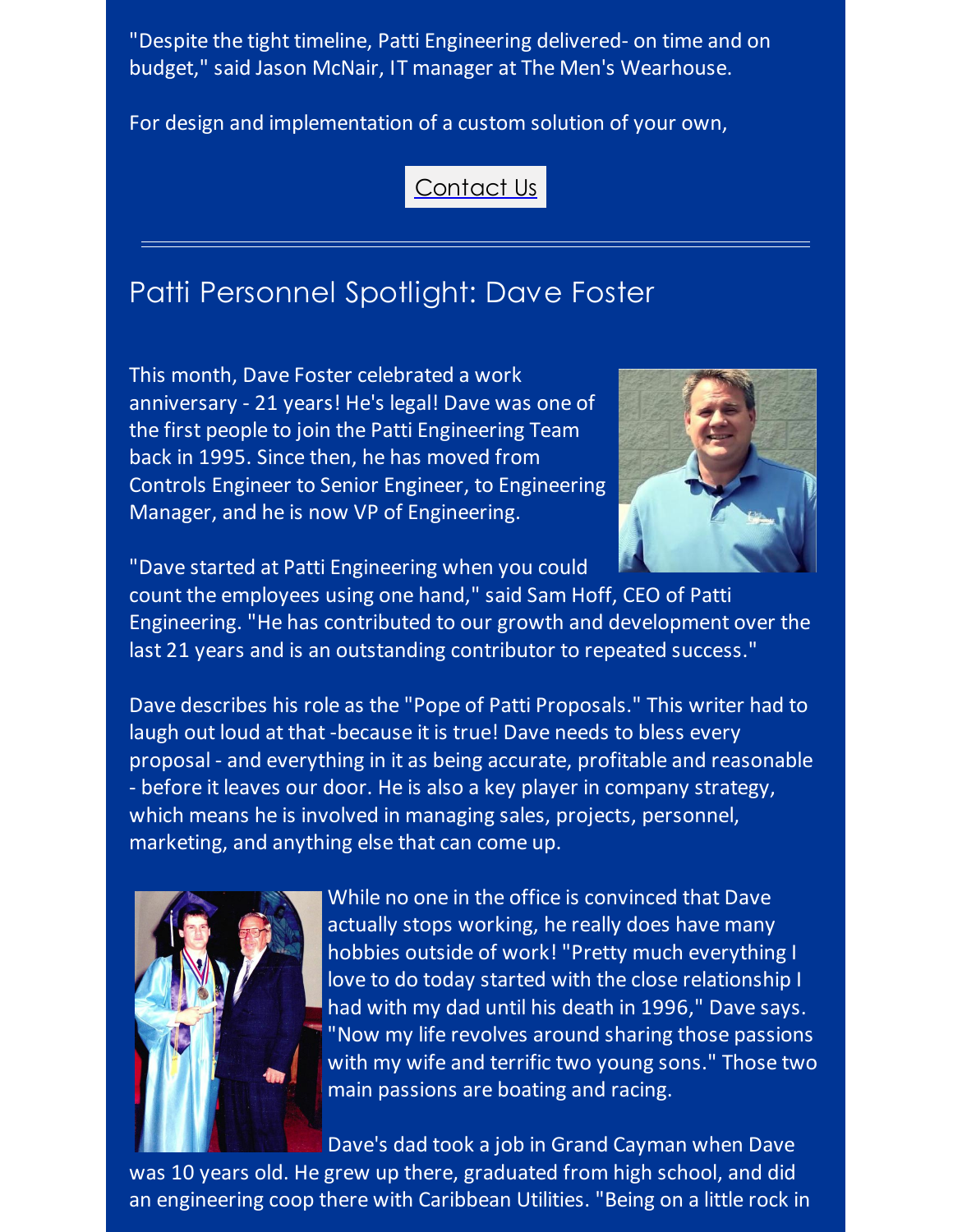the middle of the Caribbean Sea - you have to develop a love of the water," he says. "That is why boating from port to port throughout the beautiful Great Lakes is such a huge part of how our family spends our free time."

Dave's dad was a flagger at Merritt Speedway, a dirt track in northern Michigan. After moving to Grand Cayman, Dave and his dad would travel back to Michigan almost every summer to attend either an Indy Car or NASCAR race. During college at GMI (Kettering U), he was head Electrical Engineer and main driver in an early government program to create and



"performance drive" a Hybrid Electric Vehicle. It was with that team at the 1995 North American International Auto Show where Dave met Sam and Patti.



Dave later partnered with another Patti teammate and got his SCCA road course racing license, racing a Mazda RX-7. But very soon, the racing bug was passed to the next generation. "Before you knew it, both my boys were the ones racing, and I was just crew chief. I haven't

raced since, and have not regretted one second of it." His boys raced MMRA or quarter midget for about 5 years and even got to do a lap of the "Brickyard" - Indianapolis Motor Speedway in their race cars! Dave's oldest son won two Midwest regional championships last season and his son Evan will be racing a racing a full sized 400+HP stock car this year!

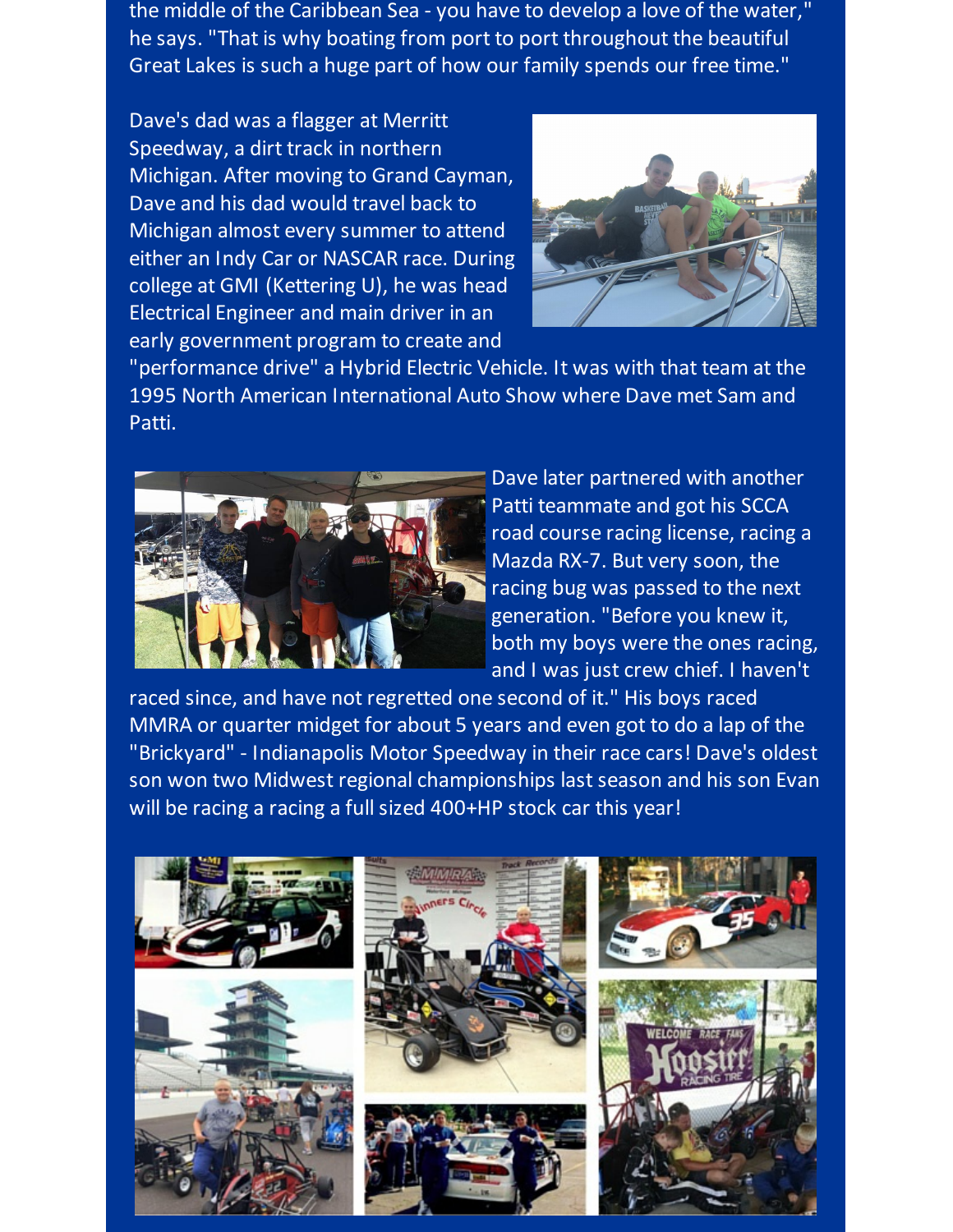We work as partners with our clients. When you need an expert to help solve automation challenges, we are here to add value to your solution enhance efficiency, increase productivity, and work with your team as a trusted resource. Visit our **[website](http://www.pattieng.com/?utm_source=Patti+Perspective_April_2016&utm_campaign=Newsletter+April+2016&utm_medium=email)** for more information on our areas of expertise, or call us (248)364-3200 for a free initial consultation.

Thank you for your interest in Patti Engineering.

Best regards,

Georgia H. Whalen Director of Marketing Patti Engineering







**Collaboration and Innovation at Manufacturing in America**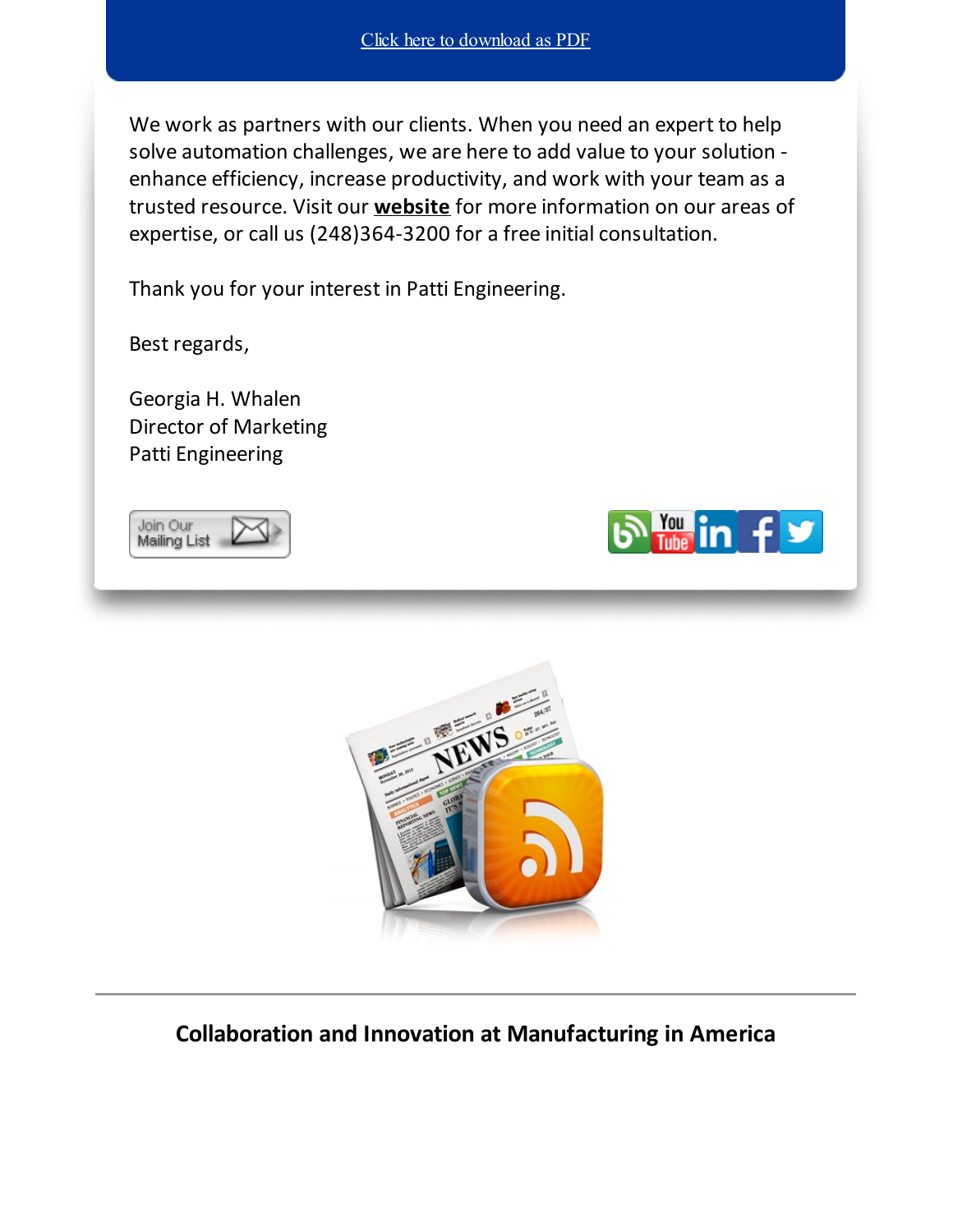

Collaboration and Innovation at Manufacturing in America





#### **Celebrating Six Years in Austin, Texas**

Blog post by Steve Palmgren, VP of Texas Operations